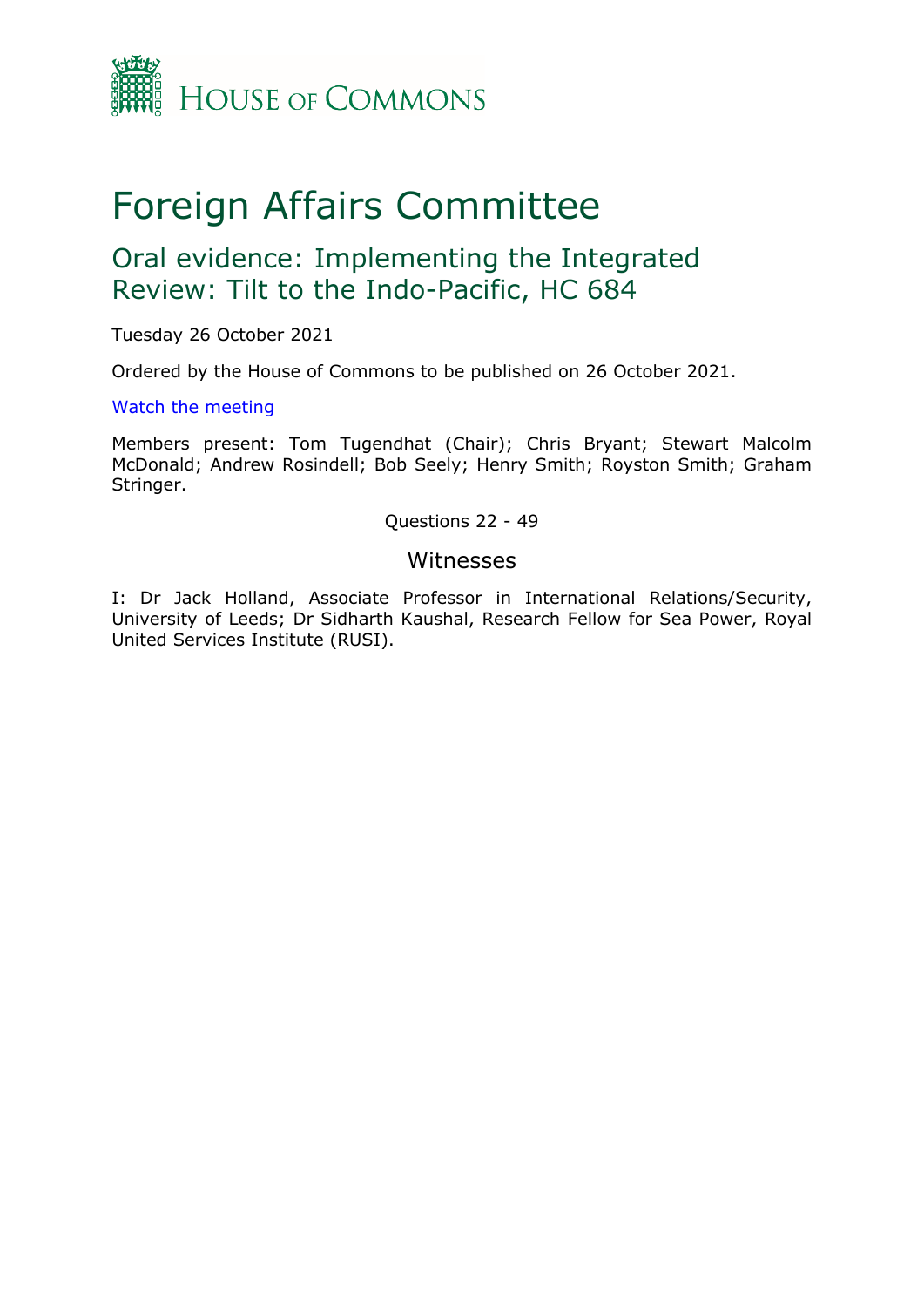

### Examination of witnesses

Witnesses: Dr Jack Holland and Dr Sidharth Kaushal.

Q22 **Chair:** Welcome to this afternoon's session of the Foreign Affairs Committee. We are lucky to be joined this afternoon by Dr Jack Holland and Dr Sidharth Kaushal. Can you introduce yourselves briefly, please?

*Dr Holland:* My name is Dr Jack Holland. I am an associate professor in international relations and security at the University of Leeds.

*Dr Kaushal:* Good afternoon. My name is Sidharth Kaushal. I am the research fellow for sea power at the Royal United Services Institute in London.

Q23 **Chair:** Thank you very much indeed, both of you, for joining us. Dr Holland, what are the relative strengths of each AUKUS member country? In what areas is the UK best placed to contribute to this pact?

*Dr Holland:* These are the kinds of questions that I used to ask myself when I was beginning out in my research career. I would go through the respective countries—the US, UK and Australia—and think what they are bringing to the table. There is an extent to which I have flipped that question in recent years to change the unit of analysis to the coalition itself, and to think what it is the coalition actually does, since it now operates as a transnational political space and a single security community.

There are obvious things that the US brings to this, in terms of pure capability. Having Australia and the UK there, for a very long time now this is not a new thing—has helped to multilateralise American foreign policy. It has helped to grant legitimacy to coalition actions in a variety of places. That is just for the last 20 years. There is a whole range of things that the relatively junior partners of this can bring to the table.

For the UK, it is incredibly useful to have a name on something that is so enduring. There has been an old anglosphere coalition now for a very long time. To have this branded as AUKUS and to make concrete something that is going to be so important through the 21st century is going to really help with that tilt to the Indo-Pacific, and making global Britain real and manifesting it.

Q24 **Chair:** What are the fundamental benefits to the UK of this deal?

*Dr Holland:* Working with Australia and America is not new. Labelling this thing has done some specific initial things in terms of technology, with submarines, AI and all the rest of it. It is essentially brass hatting something that has been in operation for a long time, whether that is through Syria, Afghanistan or Iraq, and previously through the 20th century.

It helps with force projection into the region. It helps to make concrete those containment efforts for rising powers in the Indo-Pacific and China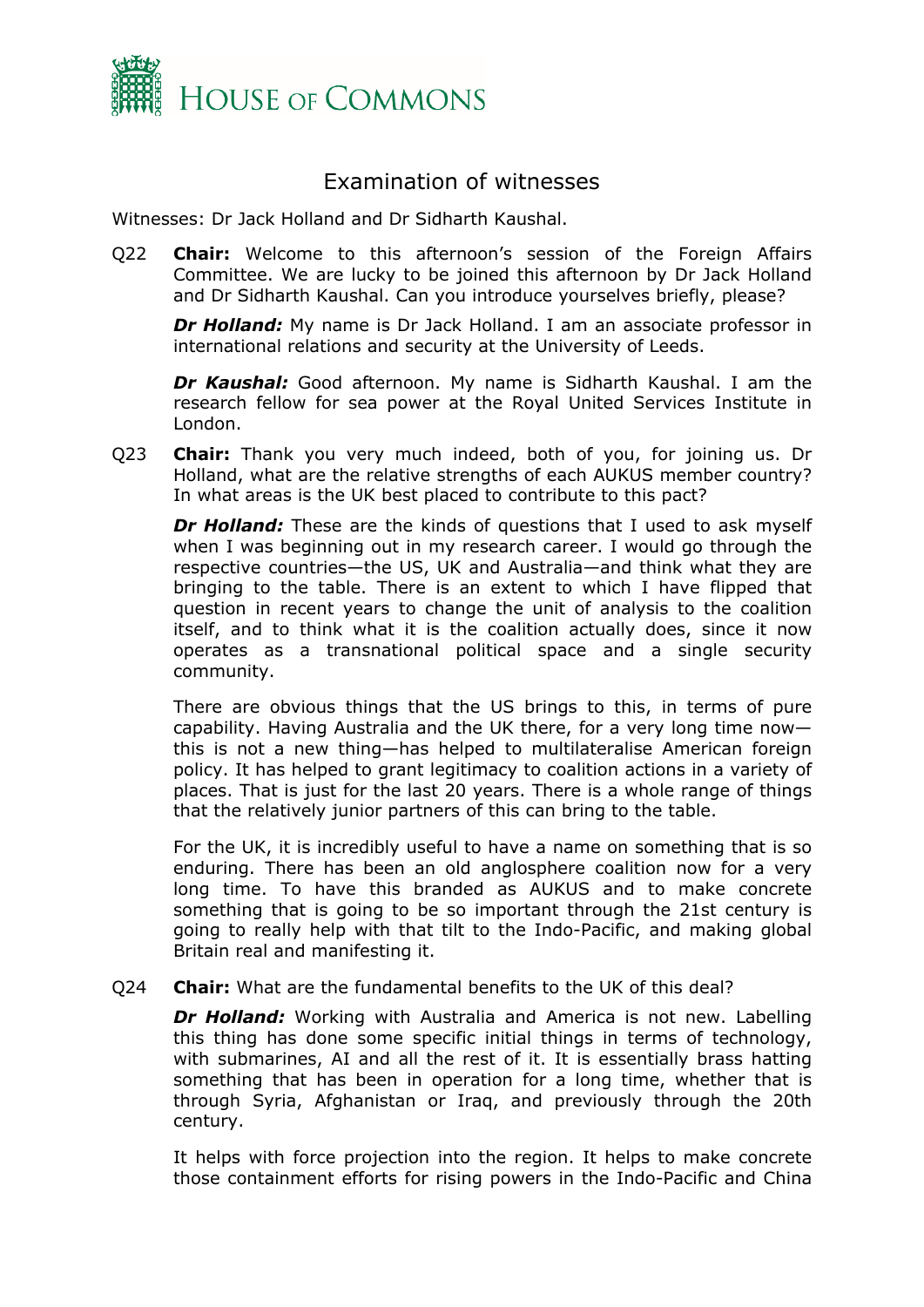

specifically. It has acted for a long time as a security guarantee both for the UK and, in particular, for Australia. That will continue to be the case by labelling it in this way.

We have been a member of things such as Five Eyes for a very long time now, but there has been this old anglosphere core to the thing, which is the US, UK and Australia, the more extroverted members of Five Eyes, as distinct from Canada and New Zealand. There are these anglospheric dyads: you have the three that really possess a willingness and desire to take military intervention when needed that the others lack.

This puts Britain right at the heart of those efforts to say, "This is what the next century is going to look like and this is how we think we can project force in order to stop or prevent future conflicts from actually occurring." Going right up to that line is very delicate, but this is going to be right at the heart of those efforts.

Q25 **Chair:** What are the disadvantages for the UK?

**Dr Holland:** There is a real risk. If you push that trip wire ever closer in the Indo-Pacific towards China, you need to have processes and mechanisms in place to make sure that, when that trip wire is actually triggered, it does not lead into a conflict that you do not want to be in. It is a case of treading that fine line of being more proactive in containment efforts by working with culturally similar friends and allies that we are very used to working with, in order to have the desired effect, which is the maintenance of a maritime capitalist, liberal order that we have made in our own image. To not maintain that is pretty catastrophic.

There is a strong normative reason to do this, but the risks of pushing too far and of this old anglosphere coalition getting it wrong are high. We have seen repeatedly in the last 20 years what happens when this coalition takes action that it should not. Having those processes in place is going to be crucial. It is going to rely on things like back channel diplomacy and making sure, as is going on right now, as well as that shopfront in AUKUS, that diplomatic efforts are there to make sure everybody is talking to each other behind the scenes.

Q26 **Chris Bryant:** You referred to global Britain. What do you mean by global Britain?

**Dr Holland:** That is a good question. If I could answer that, I would be on a higher pay grade than I currently am.

**Chris Bryant:** It is alright; the Foreign Secretary could not either.

*Dr Holland:* This is one really interesting thing about AUKUS. It has come right at this moment when we are trying to make out what this thing—global Britain—is. At the moment, global Britain is taking shape, but this anglospheric security community has been there for a long time. It is one of the ways in which the UK has projected force for decades, alongside Australia and America, in Afghanistan, in Iraq and in Syria.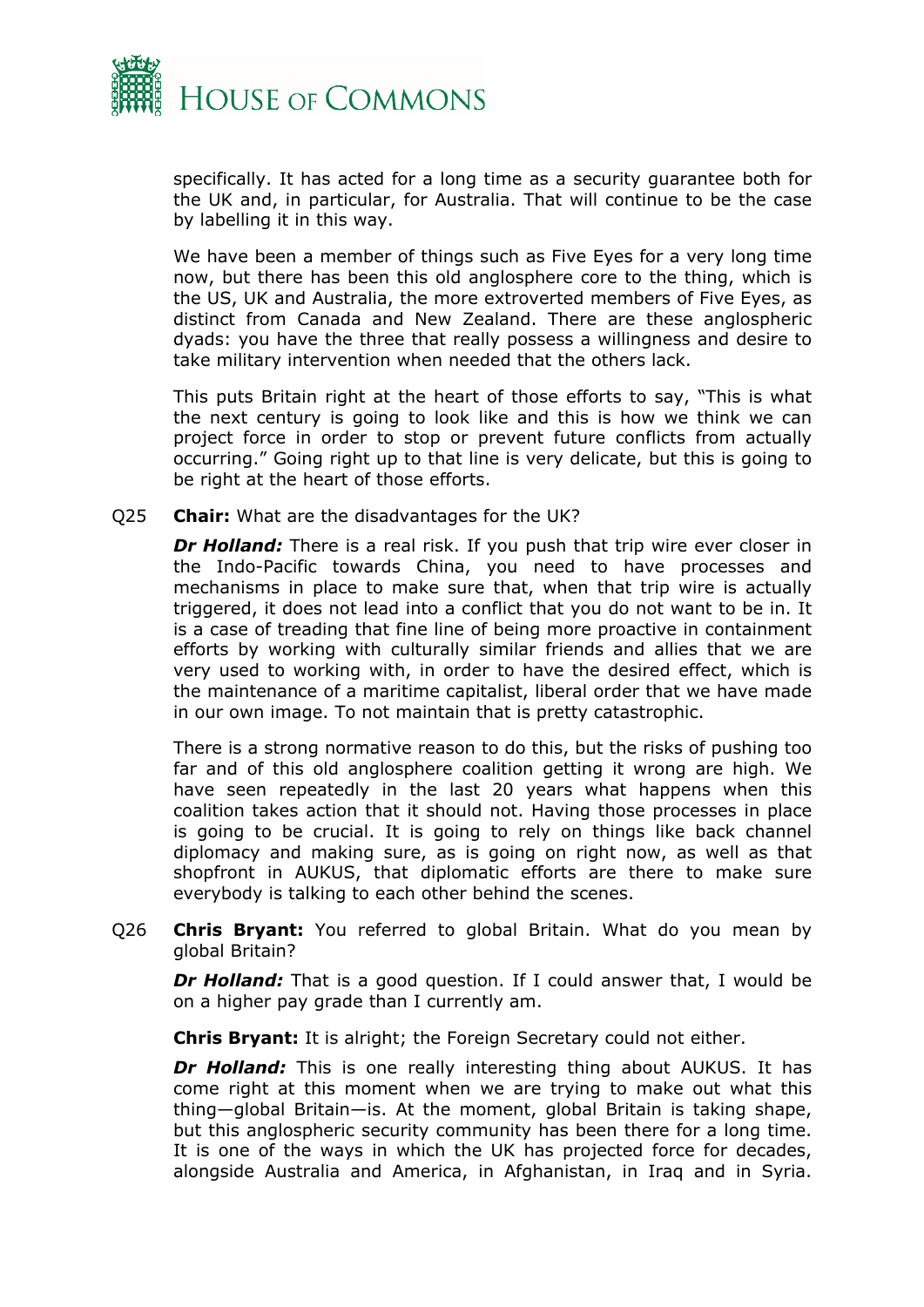

That doctrine of international community-type interventions is a very visible and key part of what global Britain has been.

This will push into new directions, I am sure, with refocused international trade and all the rest of it. In terms of security, security is global. This anglosphere community operates in a global way, not just in the Indo-Pacific. This is one of the key means through which Britain can extend its force projection and operate in a more global manner. You are right: we are still working out what global Britain means.

#### Q27 **Chris Bryant:** What makes it Anglo?

*Dr Holland:* Do you mean in terms of AUKUS?

**Chris Bryant:** The French have a very significant presence in the region. They are physically the closest nuclear presence to us. I have never quite understood why Britain and France could not share technology on a nuclear weapon. Has this done any damage to our relationship with France?

**Dr Holland:** Yes, certainly. When talking about the anglosphere, this is an exclusive security community. The reason the French are not involved is because they are the French. It is important to stress the degree to which this is based on assumptions of familial kinship among these countries that go back centuries. There is a series of qualitative variables that can be thrown out to explain this thing: democracy, culture, language and all the rest of it. It is also shared colonial histories and the mutual values that have come out of these things that are sometimes quite unpalatable.

We anticipated this, with less foresight than is suggested. We put a funding bid in to look at France-anglosphere relations in the summer before AUKUS was announced and it all kicked off, so we have a little bit of money to actually work this out. The plan for what we wanted to do was to consider the French-anglosphere relationship in a changing liberal international order. We did not quite expect the furore that was to come with the announcement of AUKUS.

I have spoken to my colleague at ANU, Dr Eglantine Staunton, who is an expert on French foreign policy. I bring the anglosphere side of things. Yes, this has been managed badly and damage has been done, but it is also an issue that is not politically un-useful to the French at the moment. There are concerns long term over the French role in working with the anglosphere, as it has done in Libya and Syria, but I would not worry long term about that role. The convergence of interests is still there.

It has a different foreign policy culture and a series of different discourses to articulate that position in the world, which is very distinct from the anglosphere, but those are not going away. Once the elections are done and more diplomatic efforts are put in place to relax some of what has happened, long term that should be less of an issue than it is right now. You are right: France has an awkward position alongside the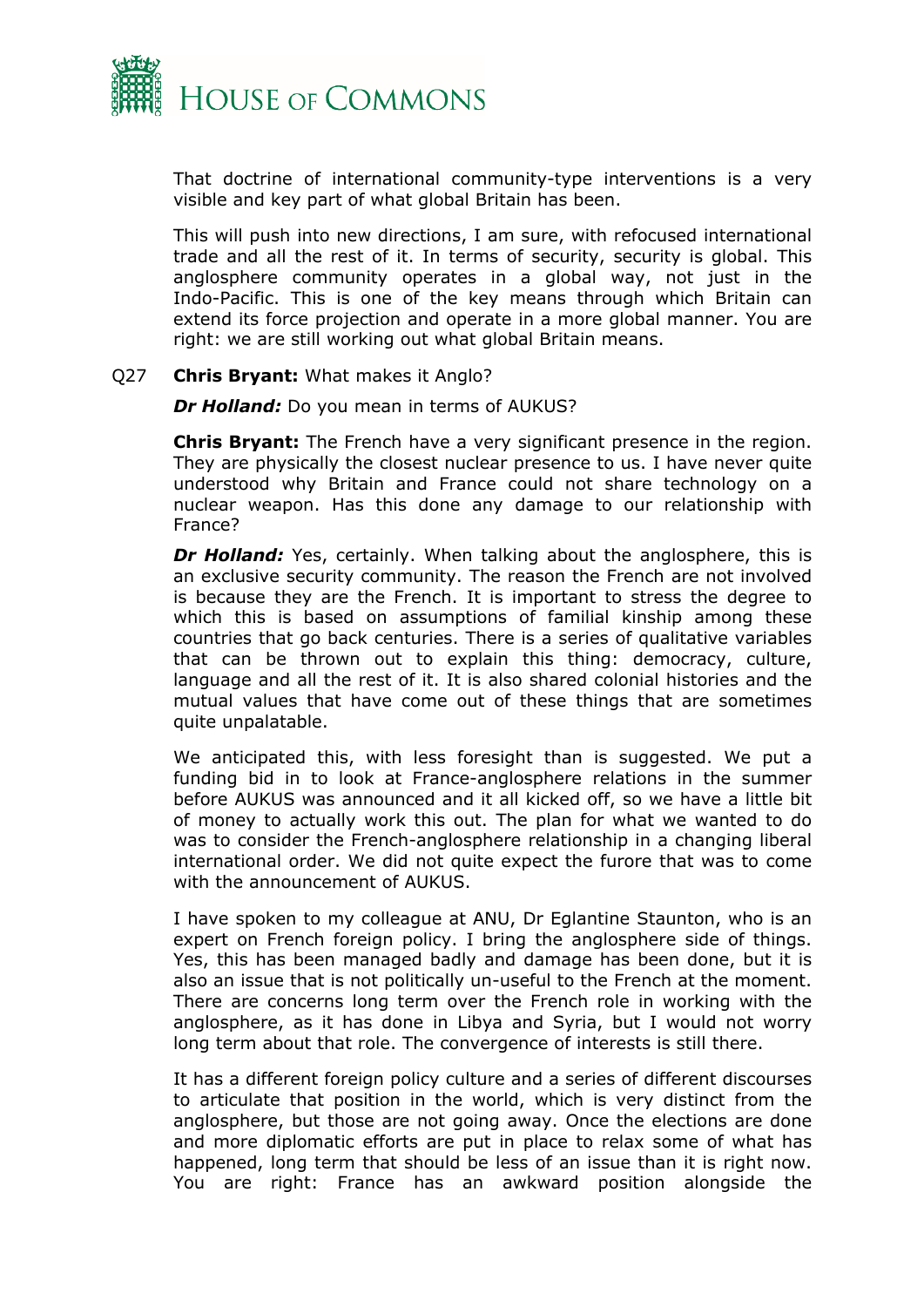

anglosphere, despite how involved it has been in Libya and in Syria recently.

Q28 **Chris Bryant:** I am conscious we have not had anything from Dr Kaushal. I would like to ask you both whether we could have had FAUKUS rather than just AUKUS and, if not, why not. It seems intrinsically that that would have been a wiser policy to have pursued and you would not have ended up with a breaking of a contract on behalf of Australia.

**Dr Holland:** I have 15 years of research on the anglosphere that says that is unlikely to be the case. It is always going to fall back on those core anglosphere states for these less-than-palatable reasons of perceptions of an Anglo-Saxon heritage and all the rest of it. We do not always put these things front and centre on the branding of AUKUS, but they are, none the less, intangible things that mean these allies trust each other in a way perhaps that they are more suspicious of what could be natural allies based on convergent interests.

This is not really about interests all of the time. This is about those shared identities, and the values and cultures that come along with these things. It is why we trust the Americans and Australians so much. It is why, in Five Eyes, it is Canada and New Zealand, and then you get this fading gradation of anglosphere identity. There have been bolt-on partners for these organisations. At times, Five Eyes has worked with Japan, the Netherlands, South Korea or whatever it might be, but they are always bolt-on parts. They are never the heart of that recurrent security coalition that stands up and takes action in those key moments.

With the US, the UK and Australia, we have the core of that anglosphere alliance. It just now has a much snappier name than I have ever given it in my research previously.

Q29 **Chris Bryant:** It just seems so weirdly nostalgic to me, but anyway, Dr Kaushal, do you have any comments? I see Andrew Rosindell is smiling.

*Dr Kaushal:* I do not have much to add on what Dr Holland has said, except perhaps that there were also a few military reasons why the framework might have emerged the way it did, looking particularly, for example, at the question of submarines. British and American nuclear submarines use highly enriched uranium, as compared to French ones, which do not.

That is quite an interesting interoperability consideration if a facility that supports Australian submarines in the Indo-Pacific can also, for example, act as a base for American submarines. That natural interoperability, when it comes to British, American and Australian assets, existed in a way that perhaps it did not with French assets. In addition to the broader historical and diplomatic considerations that Dr Holland mentioned, there was perhaps also a more technical reason why the framework emerged the way it did.

Q30 **Henry Smith:** France withdrew its ambassadors from Washington and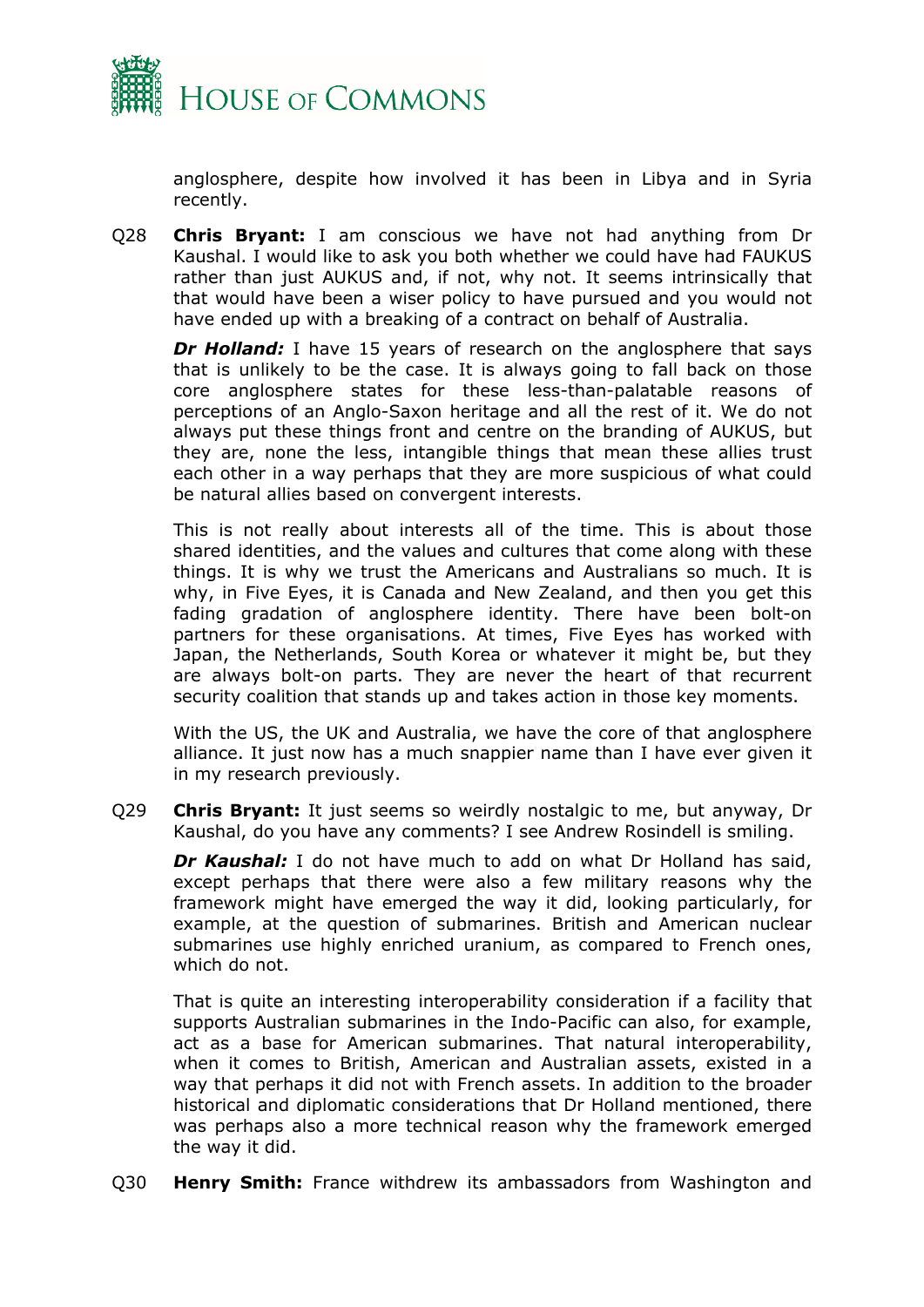

Canberra, but not London. What is your take on that?

**Dr Holland:** The French spin on this has essentially been that it is not even worth it in the UK, and the greater snub is to not even do anything, because this was expected and foreseen. That would be the French spin on this, I think.

**Chris Bryant:** That is great.

**Chair:** I have a personal interest in this. My wife works at the French embassy at the moment, so I am staying out.

Q31 **Royston Smith:** Beyond defence, are there any other areas in which cooperation between the AUKUS countries might be deepened? By that, I mean that we all know that they share intelligence already, but perhaps more so diplomacy and trade. Can this be expanded?

**Dr Holland:** The cultural ties that bind this are really important. Yes, for sure there are conversations on trade, but there are conversations on things like free movement that groups have been pushing for over a long time, especially in CANZUK, rather than the US—cultural exchanges, university exchanges, this kind of thing. Given how easy it is for people to circulate between those CANZUK countries in particular, whether it is for higher education, cultural purposes or wanting to work and live, there is a lot that can be done simply to enhance those cultural ties that bind. There is a huge resonance popularly to do those kinds of things. It is not particularly controversial to suggest that we would welcome Australians or vice versa.

*Dr Kaushal:* In the realm of geoeconomics and trade, although there are undeniably areas for further co-operation, I would assume that all three nations would want to approach the wider region on a multilateral basis, lest the creation of trilateral frameworks suggest that a more exclusive economic alignment was developing in the region, in the light of China's own efforts to position itself at the heart of frameworks like the CPTPP, for example. That might represent a strategic misstep.

In the realm of geoeconomics, co-operation doubtless will proceed between all three nations. I would assume that they would want to approach it outside the confines of the AUKUS framework in many ways, given the potential consequences of doing otherwise.

Another area that might be of potential interest and, indeed, was mentioned in the original announcement, was co-operation on the technologies of the future—things like quantum computing and artificial intelligence, which are of course saliant to defence, but also have wider ramifications for these three nations' positions in the world. Given the levels of trust that Dr Holland mentioned and the inherent sensitivity of these areas of technology, that represents a viable area for technical co-ordination between the three nations.

Q32 **Royston Smith:** Does it need to stay with the three nations that are in it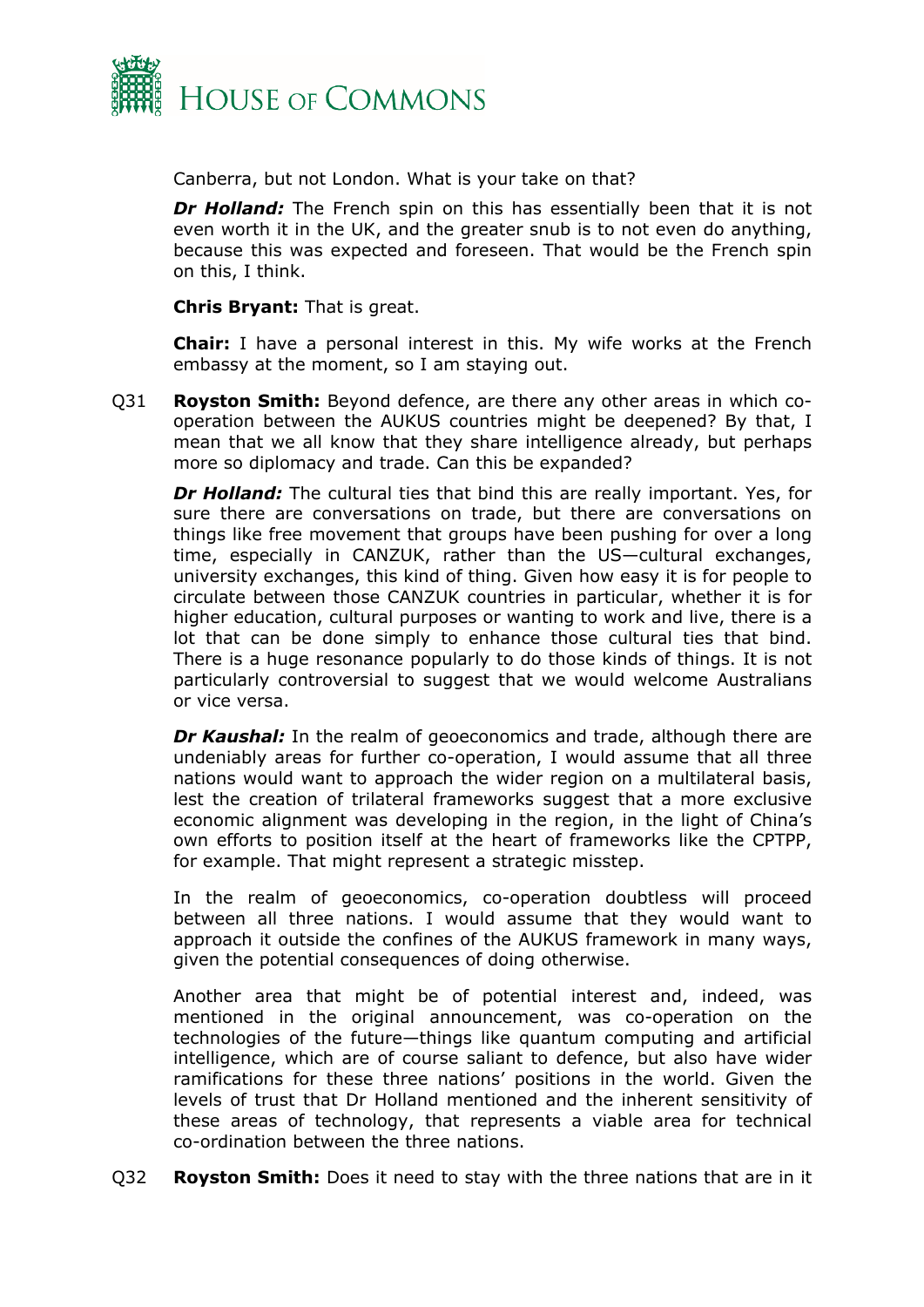

currently? We have just signed a trade deal with New Zealand, but New Zealand is not involved in this. Could it be expanded to include more nations than are currently in it?

*Dr Holland:* Yes. At the moment, you have the three extroverted members of Five Eyes, the most inclined, culturally and in terms of national identity, to take military action when necessary. Canada and New Zealand are more sceptical of military intervention generally, having suffered from Britain historically and then from a great and powerful neighbour, so you have this foreign policy culture that is a hangover of a two-step process of imperialism, which has tempered that enthusiasm to resort to military action.

In terms of intelligence co-operation and in other areas, I think there are already preliminary conversations in New Zealand about working with AUKUS on specific things that are part of AUKUS, so specific technologies that they are less concerned about. Nuclear submarines is more concerning for New Zealand, perhaps, than AI capacity or whatever else it might be.

There is something special about those three countries and what they can deliver, in terms of military-premised solutions to the challenges of this century, but, yes, there are areas where you can work with likeminded others, even if it is a case of disaggregating some of those things that are going to make AUKUS up.

*Dr Kaushal:* I do not have much to add to that answer.

Q33 **Stewart Malcolm McDonald:** I am not sure to what extent this is perhaps for our panel earlier. What do you think the economic benefits of AUKUS will be for the UK specifically? In terms of jobs and economic activity, what do you expect the economic benefits to actually look like?

**Dr Holland:** I am going to have to pass and say I am just not expert enough to answer that.

Q34 **Stewart Malcolm McDonald:** Let me rephrase the question slightly, if I might. Will America largely hoover up all the economic benefits and we will get whatever is left to fall off the table?

*Dr Holland:* I cannot answer that, I am afraid.

*Dr Kaushal:* In terms of the immediate economic benefits of the first flagship project, the nuclear submarine, it remains to be seen in many ways. A lot depends on design choices that the Australians make and the technical discussions that take place over the course of the next 18 months. There are good reasons to believe that Britain might accrue certain immediate economic benefits from the project, not least of all the inherent complementarity of the Royal Navy's submarines with things like the likely crew sizes that the Royal Australian Navy can field, as well as some of its operational requirements. However, this remains to be seen.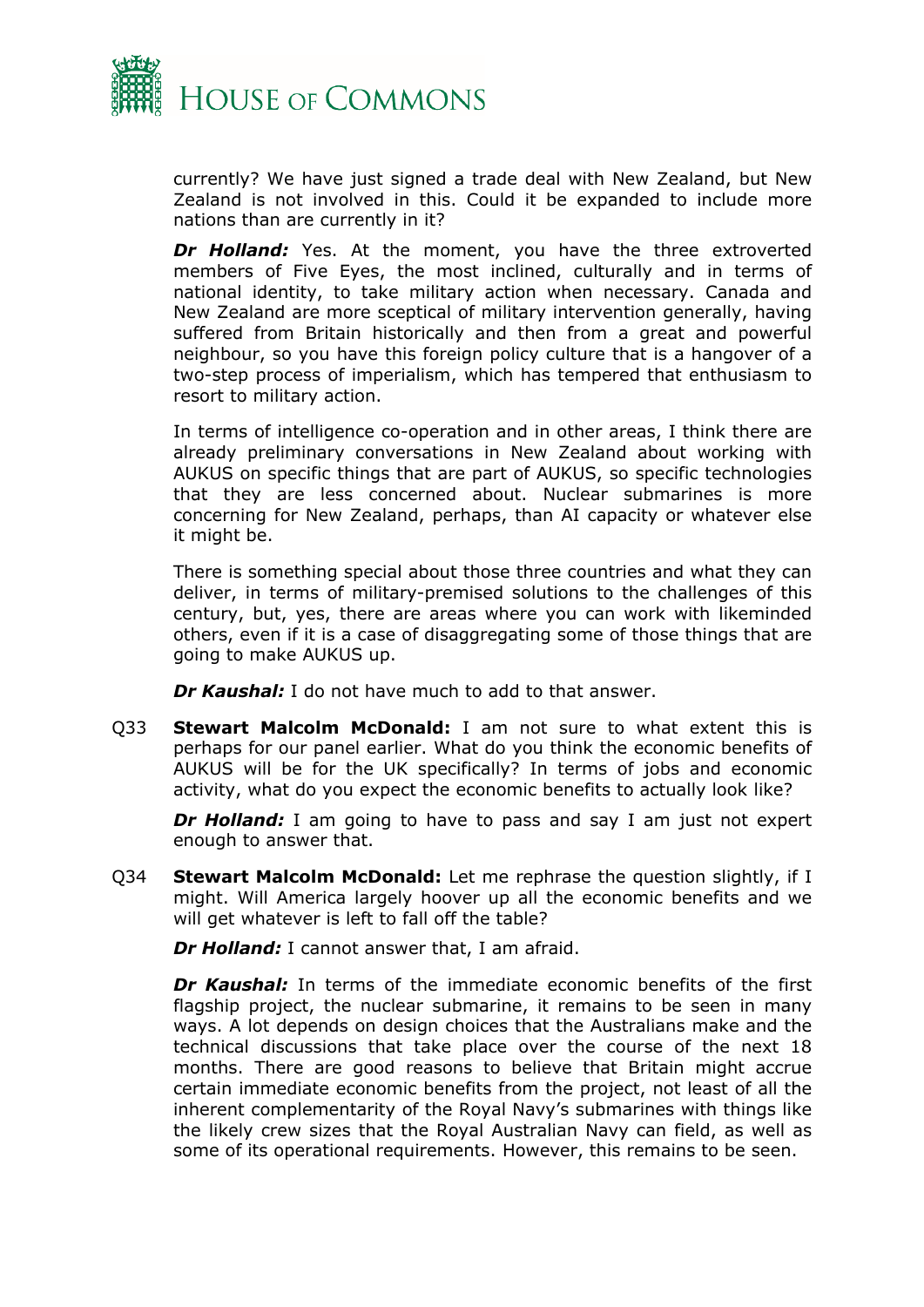

In the medium to long term, the economic benefits that would accrue from AUKUS are a bit harder to forecast. They depend very much on, as I mentioned earlier, the form and substance of co-operation in areas like disruptive technologies and the constituent bases of the fourth and fifth industrial revolutions. In principle, one can see Britain gleaning benefits from economies of scale and co-operating in areas of technology where perhaps the national industrial and technological base might not have delivered results in and of itself.

Q35 **Henry Smith:** Off the back of my colleague's question—Royston a few questions back—with regard to the involvement in other countries in perhaps an expanded AUKUS, in the House of Commons earlier today at Foreign Affairs questions, the new Foreign Secretary spoke about cooperation with India, for example, and other European nations. I would be interested in your thoughts on that.

Coming back also to those other Five Eyes countries, Canada and New Zealand principally, New Zealand has a long-established moratorium, as you know, on nuclear weapons. That seems to be a cross-party consensus between Labour and the National Party in Wellington. As you mentioned, Canada has its reservations in terms of military involvement because of its southern neighbour and imperial history.

I am just wondering, in your view, how realistic it is to expand AUKUS to other countries, whether it be New Zealand, because of the nuclear question, Canada, for historical reasons, or India, and then the interplay with other Commonwealth countries, like Pakistan and so forth. I would just like to unpack how realistically expandable AUKUS is, as opposed to just bolt-on arrangements that you were referring to earlier on.

*Dr Holland:* It is a great question, because it is the kind of question that we begin anglosphere research with, which is what the anglosphere is, how we define it, how you work out those cultural variables that warrant inclusion or exclusion from this thing. The answer to your question depends on what AUKUS will be.

Is it going to be a security community that is looking to use force projection and military posturing to avoid greater conflict and retain freedom of navigation of the seas? If it is that, the old anglosphere coalition that is those three countries is best placed and least squeamish to do these kinds of things.

If AUKUS is going to be a co-operation in terms of sharing technology in a range of arenas and all the rest of it, inclusion gets much easier, because the military dimension is downgraded slightly. Then you would be looking to the first class for admission, which would be New Zealand and Canada, because they are already working so closely with Five Eyes and all the rest of it.

Once we go out from those five, things get more difficult, for cultural and historical reasons. India is welcoming of AUKUS, but also nervous about what it does to the region, to the Quad and all the rest of it. Once you get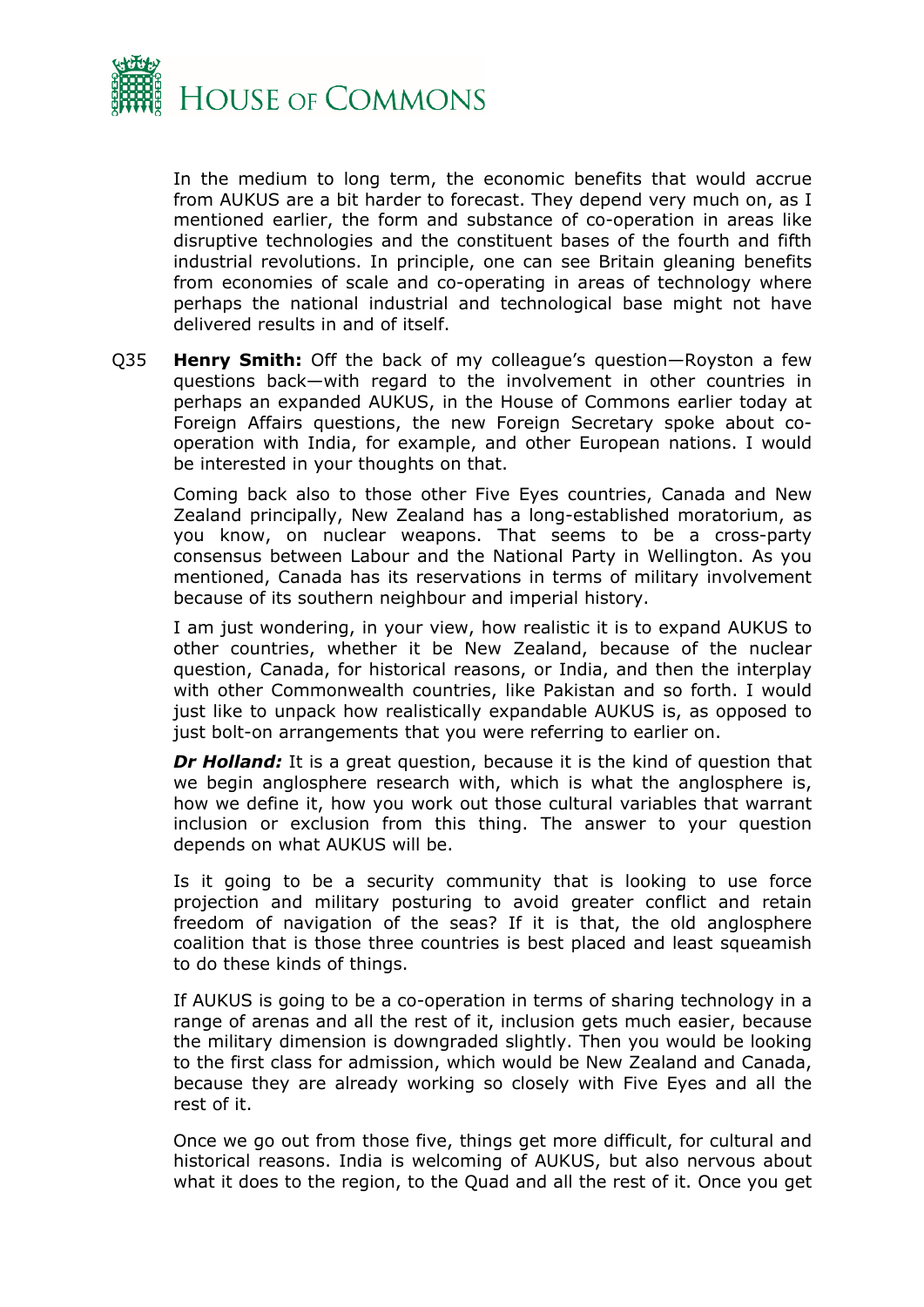

beyond New Zealand and Canada, you are looking at ad hoc coalitions, rather than something that is at the heart of AUKUS. These three countries have set themselves apart from likeminded nations by demonstrating willingness to take military action when it is deemed necessary for reasons of sovereignty, liberal international order or whatever else it might be.

Q36 **Henry Smith:** Dr Kaushal, from the technical point of view, which I understand you have particular knowledge in, what is your view on the involvement of other nations beyond the initial three AUKUS members, given the varying technology that France has and New Zealand removes itself from, as well as Canada and India?

**Dr Kaushal:** There are two things on the point Dr Holland made before this. If we view AUKUS in the context of the integrated review and the very Europe-first focus of the review, despite the Indo-Pacific tilt, it suggests that it will be more towards a technology or capability-sharing framework, where the UK's best bet for exercising influence in the region is reinforcing natural regional centres of resistance, rather than deploying hard power there itself, given the commitment of the UK's premier assets to Europe.

If it travels in the direction of being more of a technical arrangement, as opposed to an alliance per se, you could see the expansion of AUKUS even to a fairly heterogenous group, much as you might analogise it to the PESCO framework in Europe in some ways—a sort of shared capability generation framework.

When it comes to the technical side of this, however, things become more tricky. As you mentioned, you are working with partners such as India, which, among other things, engages in significant levels of defence import from Russia. That creates both interoperability challenges and challenges of information sharing across boundaries, given the natural sensitivities around the subject. You also, to some extent, have fewer interoperability challenges when you look at partners such as Canada and, potentially, Japan, which, in many ways, have always built and structured their forces to slot within a US framework.

At the level of generating interoperable forces and shared capabilities, you potentially run into a varying level of difficulty, depending on which partner you are looking at. At the level of knowledge sharing, for example, or the development of capacity, rather than capability, you might well see more fruitful avenues for co-operation, though there again a great deal depends on, among other things, standards of data protection and information security, which vary across partner nations. To a great extent, it is likely that these ad hoc arrangements will need to be tailored to the partner in question.

Q37 **Graham Stringer:** Dr Kaushal, are there any specific technology areas that should be prioritised within the AUKUS structure?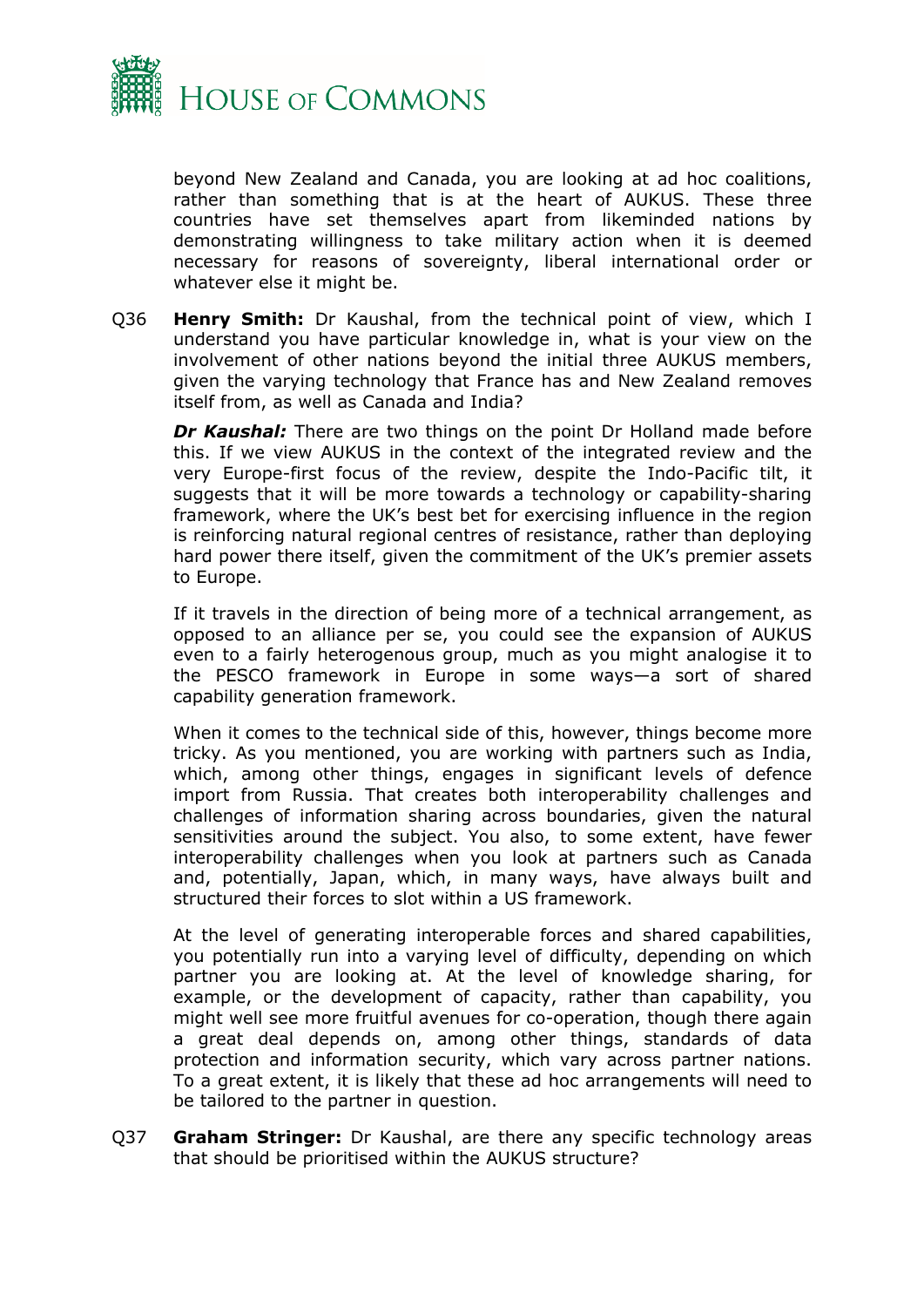

**Dr Kaushal:** Yes. Moving beyond the area of nuclear submarines, which is the first flagship project, an area where perhaps the UK could leverage the expertise developed by its partners would be both the offensive and the defensive aspects of long-range hypersonic precision strike. That is an area where Australia and the United States already have longstanding co-operative arrangements and have done a pretty significant amount of work, as well as developing some of the key facilities—things like test facilities.

The UK will itself need these as it works through the challenges of integrating long-range prompt strike capabilities into its own force structure and defending against them in Europe, given the emphasis placed on these assets by nations such as Russia. That is an area where, from a UK military perspective, there is a great deal to be done with the two AUKUS partner nations. That stands out. You might call it an easy win. That would be the area of defence and offence in the area of prompt strike capabilities.

Q38 **Graham Stringer:** That is very interesting. Are there any other areas in defence, apart from hypersonic missiles, where the UK could benefit from this co-operation?

*Dr Kaushal:* Over the medium to long term, the other areas in which the UK could benefit are more disruptive technologies, things like quantum computing or the integration of unmanned assets, alongside manned platforms. Again, to touch on the latter, the integration of unmanned assets, this is an area where the Royal Australian Air Force has done a great deal with its Loyal Wingman project, alongside the US. It is an area where the UK can potentially leverage its allies' institutional knowledge, much in the way of that Australia probably will with respect to the SSN programme.

There are a number of more disruptive changes in autonomy, AI and similar areas where the UK can benefit from the economies of scale and spreading risk across a multi-partner framework, as well as from leveraging work by partners that, by virtue of the regional challenges they face, have perhaps moved even slightly ahead of the UK in certain respects.

Q39 **Graham Stringer:** During the debate on the replacement of the Trident fleet, one of the arguments used against replacing Trident was that new technology would make the oceans transparent, so the advantage of nuclear submarines as being essentially hidden and not locatable would be gone. Do you think that is a real possibility and that, by the time these submarines are built, they will be obsolete?

*Dr Kaushal:* There are a number of potential advancements in areas like improvements in data processing that make the use of low-frequency active sonar, which is effective over much longer ranges and with greater accuracy than passive detection methods, viable, as well as, for example, the use of unmanned underwater vehicles in large numbers. It is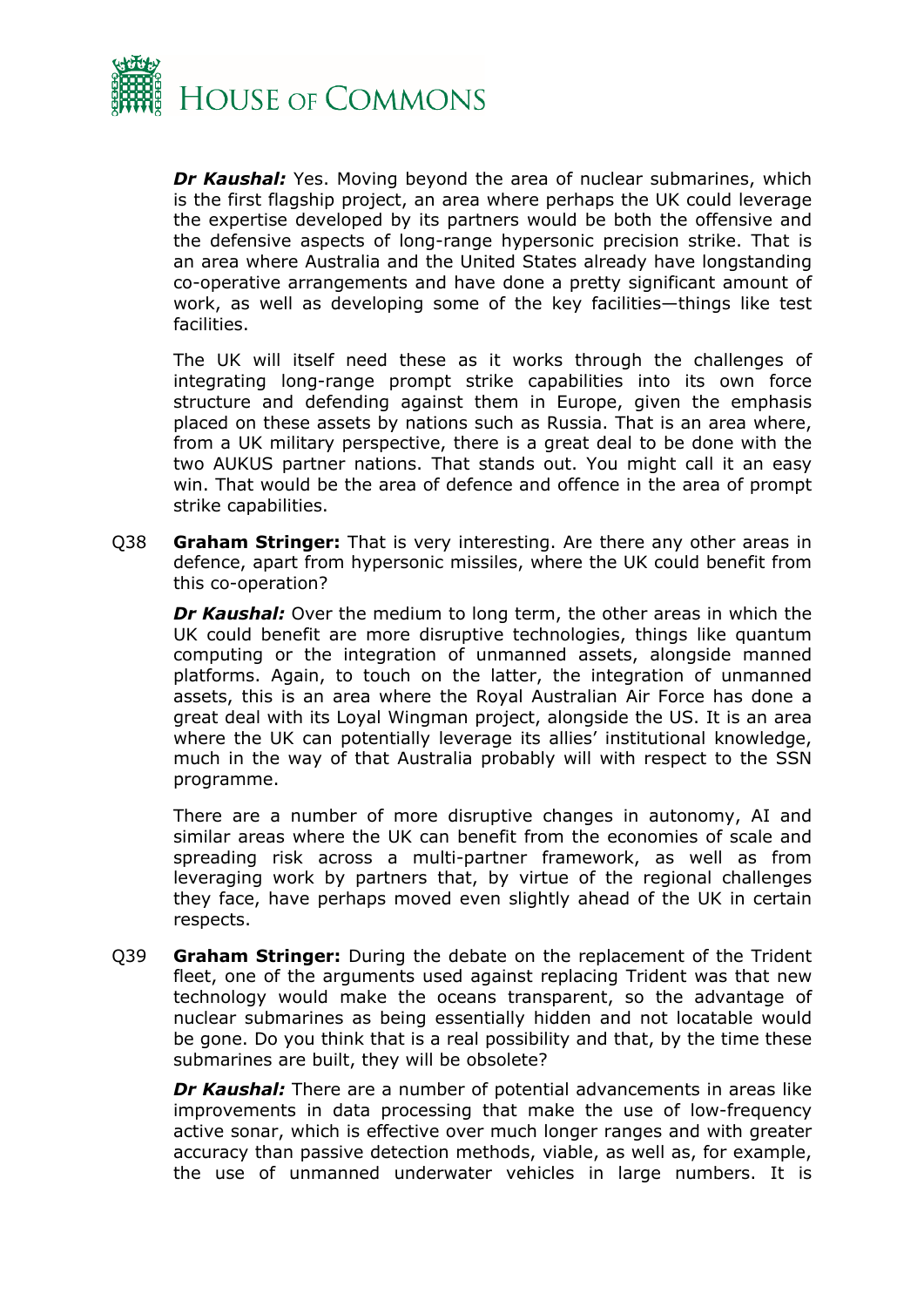

conceivable that, in the future, nuclear submarines will have to operate at greater distances from the battle space.

However, two points are worth noting. Even if the future of the subsurface environment is characterised by the use of unmanned vehicles, by virtue of their low endurance, these vessels typically need a mothership to both take them to the battle space and act as a command and control vessel. If you look at, for example, the Russians' approach to the use of autonomous vessels in undersea intelligence and land combat, the mothership for them is the Belgorod and Oscar class nuclear submarine, which had to be elongated to play this new role. That is because you need something with the range and endurance to loiter in a theatre and act as a command and control node in order to make unmanned assets viable.

The second point is that the undersea environment may change the role that nuclear submarines play. I am not necessarily sure it will make them obsolete. Similarly, things like low frequency active sonar may well make detection viable at much longer ranges and may force submarines to operate from further out, perhaps relying more on long-range strike capabilities as both new-generation Russian submarines like the Yasen and American submarines like the Virginia class are being designed to do. Again, it does not necessarily obviate the utility.

A final point is that, of the areas in which multispectral sensing, the fusion of data from multiple sensors, is likely to make the domain transparent and therefore targetable, the subsurface domain is probably the area in which the technology for detection is at its least mature and most speculative. A subsurface asset is still, all things said and done, much more survivable than, for example, a surface asset, which will possibly become more and more at risk and will find theatre entry harder and harder as the decades progress. That would be my position on it.

Q40 **Graham Stringer:** I have a final question. Do you have a time horizon for these advances in the technology that would make the detection of nuclear submarines easier?

*Dr Kaushal:* It is difficult to say. Some of them, such as the use of low-frequency active sonar, may be seen in operation in the 2040s, so within a fairly reasonable time horizon. For other things, like quantum computing, for example, it is very difficult to say with any degree of accuracy. The co-ordination of unmanned underwater assets in large numbers is something that we would expect to see in the coming decades, but that I would probably struggle to put an exact time horizon on.

**Chair:** I am interested by your comments on the various ways in which technology is going to change but, rather than going into it directly, Stewart, you wanted to come in on that.

Q41 **Stewart Malcolm McDonald:** Dr Kaushal, could I ask you to give the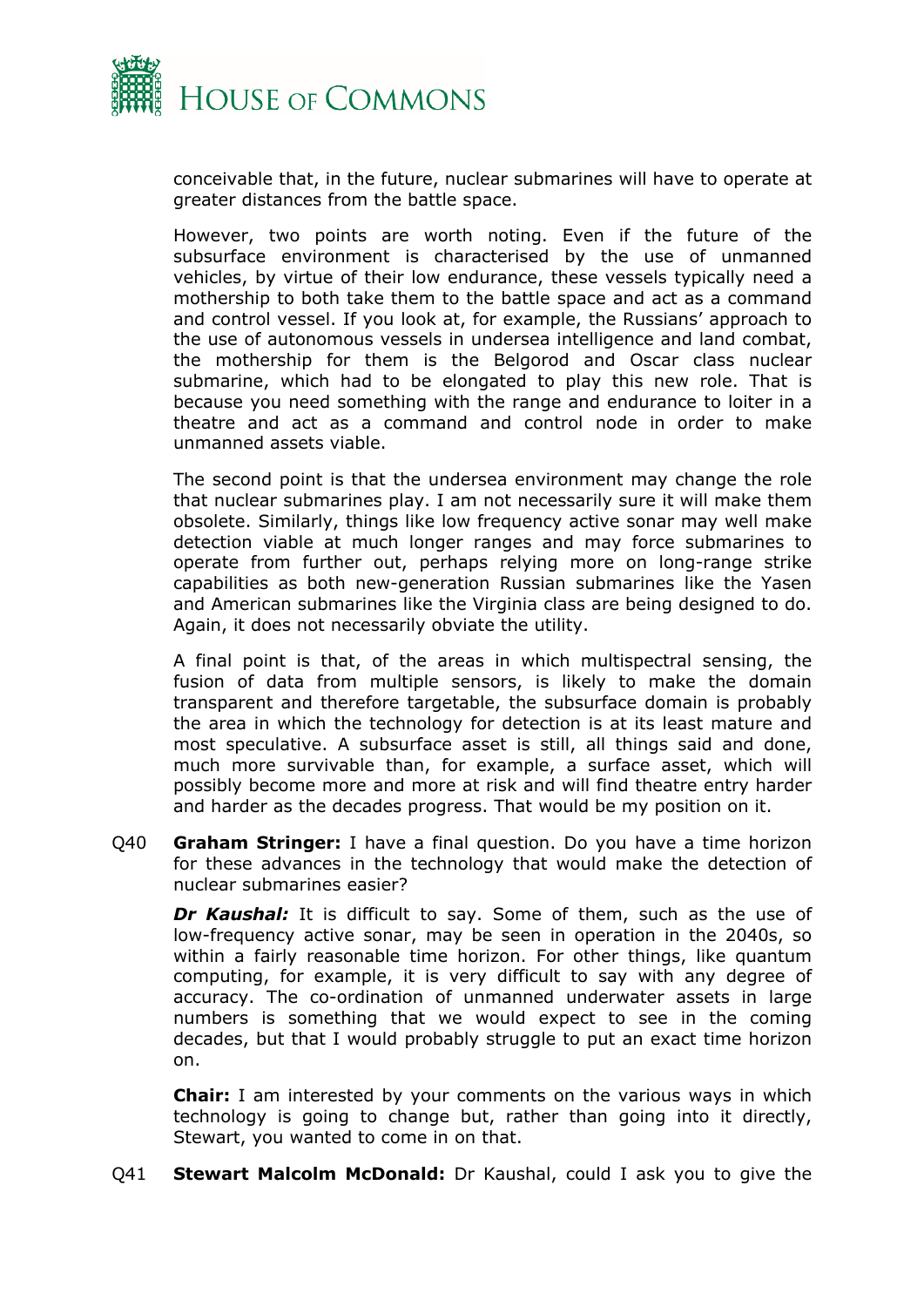

Committee an assessment of China's recent technological advances and, in particular, the story from just a few days ago, maybe a couple of weeks ago, about hypersonic missile testing and the construction of new long-range missile silos?

*Dr Kaushal:* The fractional orbital bombardment system that China tested a couple of weeks ago is a very interesting development. I am not sure it is necessarily a destabilising development. The system itself was tested by both the US and the Soviets in the 1960s, and eventually abandoned because it was deemed essentially inaccurate compared to an ICBM.

The missile tested by the Chinese today with the hypersonic glide vehicle aboard a FOBS landed within kilometres of its target. This means that it is too inaccurate to be used as a first-strike weapon, but, because it follows a non-traditional trajectory, because of both the fractional orbital trajectory and its use of a hypersonic glide vehicle, it is exceedingly hard to intercept with missile defences. That is the key to the development.

Chinese authors, academics and military officers are watching improvements, both real and potential future improvements, in US prompt strike capabilities and missile defence with a great degree of unease. The fear on the Chinese side is effectively that, because their nuclear submarines, their ballistic missile submarines, are exceedingly noisy, they cannot break out of the first island chain into the Western Pacific to launch a second strike if they need to. Their silo-based missiles are increasingly vulnerable to conventional and nuclear prompt strike capabilities that the US is developing. What was left after a first strike might well be mopped up by missile defences that, though highly imprecise today, could be significantly improved by a space-based sensor layer.

Developments such as the MIRVing of the DF-41 missile— the introduction of multiple independently targetable re-entry vehicles on it the creation of silos that could either be stocked with missiles or be designed to force the US to expend munitions on empty silos, essentially playing a sort of shell game, and the recent test of the FOBS, fit into the same overarching objective, which is to restore China's confidence in a secure second strike capability. All things said and done, that is not a terribly destabilising development, so I am relatively sanguine about that area of Chinese force development.

An area I am probably less sanguine about is its conventional force development. Many aspects of this have been well trodden: its longrange strike capability, such as the DF-21D and the risk they pose to US power projection, but increasingly its intermediate or theatre-range strike capabilities, such as the DF-26. That is quite critical, because it can target Guam, along with assets like the H-6 and H-6K bomber. That means that the facilities on which American submarine operations in the Western Pacific depend will increasingly become, if not indefensible, at least highly at risk from Chinese long-range strike capabilities.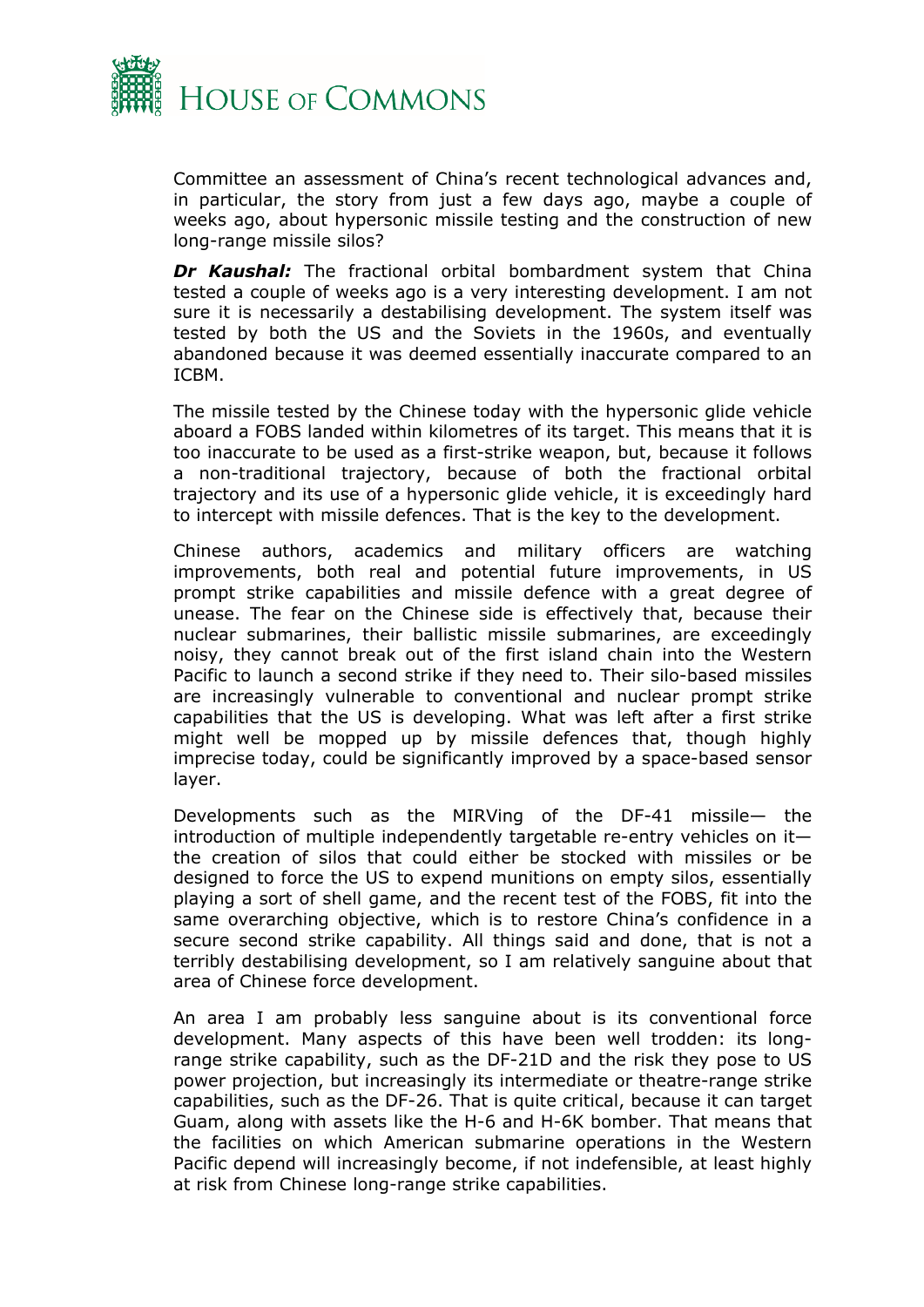

That potentially is another rationale for the AUKUS framework. It allows the US to diversify its infrastructure across the Pacific and to leverage infrastructure that is out of the reach of most current and existing Chinese strike assets.

Beyond that, more broadly, we have seen steady developments in a range of areas, whether that is the shorter theatre range; hypersonic capabilities like the DF-17; the fielding of, or the attempts to field, newer, quieter nuclear submarines, such as the Type 095; and, of course, the construction of larger and larger vessels, whether that is the Type 055 cruiser or the still-in-construction Type 003 aircraft carrier.

If I was to discuss China's force modernisation and development, it would be a story of two parts. I am relatively sanguine about the nuclear development, which I think really is aimed just at restoring second strike security. I find the conventional force development, by contrast, much more destabilising and worrying in many ways.

Q42 **Stewart Malcolm McDonald:** You have almost started to talk to my follow-up question, which is about how you think AUKUS can balance these developments. Before I ask you to go into that a bit more, when it came to the hypersonic missile testing that was in the *FT* and all over the news just a few days ago, that appeared to catch the West, Five Eyes and, in particular, the US by complete surprise. Are you surprised by that? How did that come about?

*Dr Kaushal:* I am not necessarily surprised by the test, in so far as we knew long before the test happened that China was looking for ways to restore the credibility of its second strike. It was largely assumed that it would do something. We also knew, even in the public domain, that it had been testing hypersonic vehicles and had of course fielded a hypersonic strike missile at theatre range in the form of the DF-17.

It was generally probably more likely and of course there is precedent here, with the Russians fielding the Avangard hypersonic missile, largely to allay similar concerns, and, I should say, the Poseidon nuclear torpedo. There was a precedent for what China did in this space that would have suggested something similar. One of course cannot say with what degree of accuracy intelligence agencies knew exactly what China was going to do, but I think it was generally known that something along the lines of what they did was probably in the offing.

In terms of the ways it could have tried to circumvent its second strike problem, it is worth mentioning that this is probably the most benign way, as compared to other things it could have done, like embarking on a massive nuclear build-up or building larger and larger numbers of antisatellite missiles to take out any future US space-based sensor layer. Despite the attention it has received from the public and, indeed, elements of the US Congress, my guess, though of course I am not cognisant of what intelligence agencies knew, was that this was anticipated. Part of the reason for a relative lack of alarm bells ringing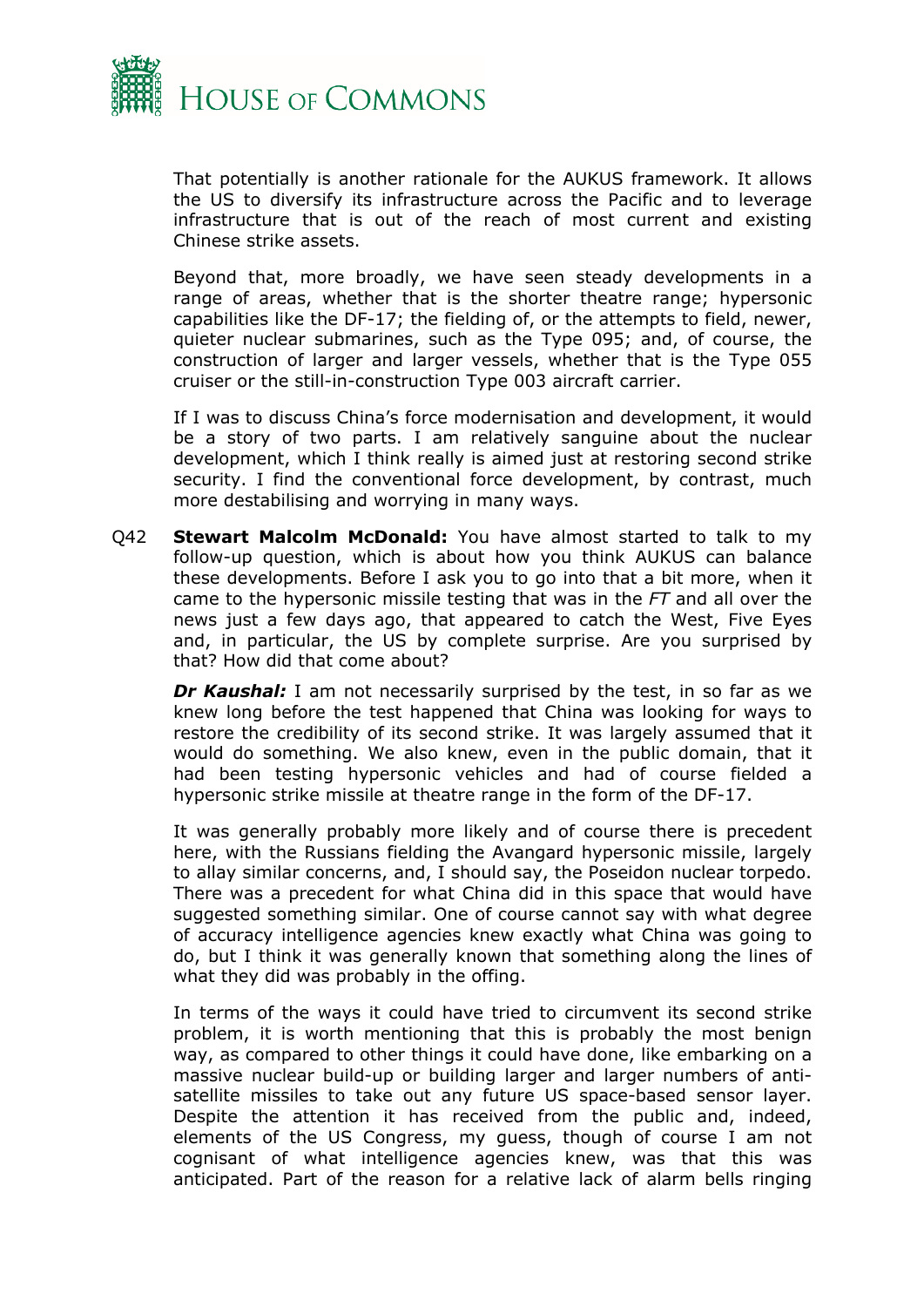

was that it was seen as probably the least risky of the ways China could work through its second strike problem.

Q43 **Stewart Malcolm McDonald:** In the *FT* story, it quotes an anonymous US intelligence source as saying it represented "astounding progress", but you do not seem convinced by that.

*Dr Kaushal:* There are areas in which it represents progress. For example, heat-resistant ceramics have typically been a problem for the Chinese hypersonic missile programmes. The fact that they have built a re-entry vehicle that appears capable of manoeuvring under extreme thermal pressure represents progress in some areas, though, again, we knew that they were getting there, because they had already fielded one hypersonic glide vehicle, the DF-17. As for the rest, we are talking about, as I said, technology that the US and the USSR were working through in the 1960s, so that assessment is probably not one I would agree with.

Q44 **Stewart Malcolm McDonald:** I am currently slowly reading *Nuclear Folly*, which I am sure you are familiar with, and some of this sounds like it is history repeating itself. To go back slightly, you are less concerned about China's technological developments, or some of them. You are more concerned with the conventional developments. I wonder if you could just talk a bit more—you started to—to how you think AUKUS could balance those advances on the Chinese side. Should it and, if so, to what extent?

**Dr Kaushal:** There are three aspects of China's conventional force development that AUKUS balances. The first is that, in some ways, it inverts the anti-access problem. The Chinese force structure has been built to keep American surface assets, primarily, at arm's length everything from the DF-21D anti-carrier missile to the range of cruise missiles, the YJ-83 and the YJ-18, that it holds on a variety of air and surface platforms. It is very much optimised to that task, as indeed is the growing space-based surveillance system it has built.

Of course, it does not actually matter if China can keep the US Navy's surface vessels at arm's length if it cannot exploit that anti-access bubble to then overturn the regional order in places like Taiwan or the South China Sea. It is quite easy for regional powers themselves, with the right amount of assistance, to invert the anti-access challenge against PLA Navy vessels, which themselves can be threatened by things like longrange strike capabilities or indeed by submarines.

Submarines represent an optimal tool for flipping the anti-access challenge on the PLA Navy for a number of reasons. Firstly, anti-submarine warfare is an area of relative weakness for the PLAN. Surface vessels are and have historically been vulnerable to attack by quiet and stealthy submarines. In the contest of an increasingly denied surface environment, which the Chinese have become increasingly good at closing off to US vessels, it may well be that, moving forward, submarines represent the most survivable asset for regional powers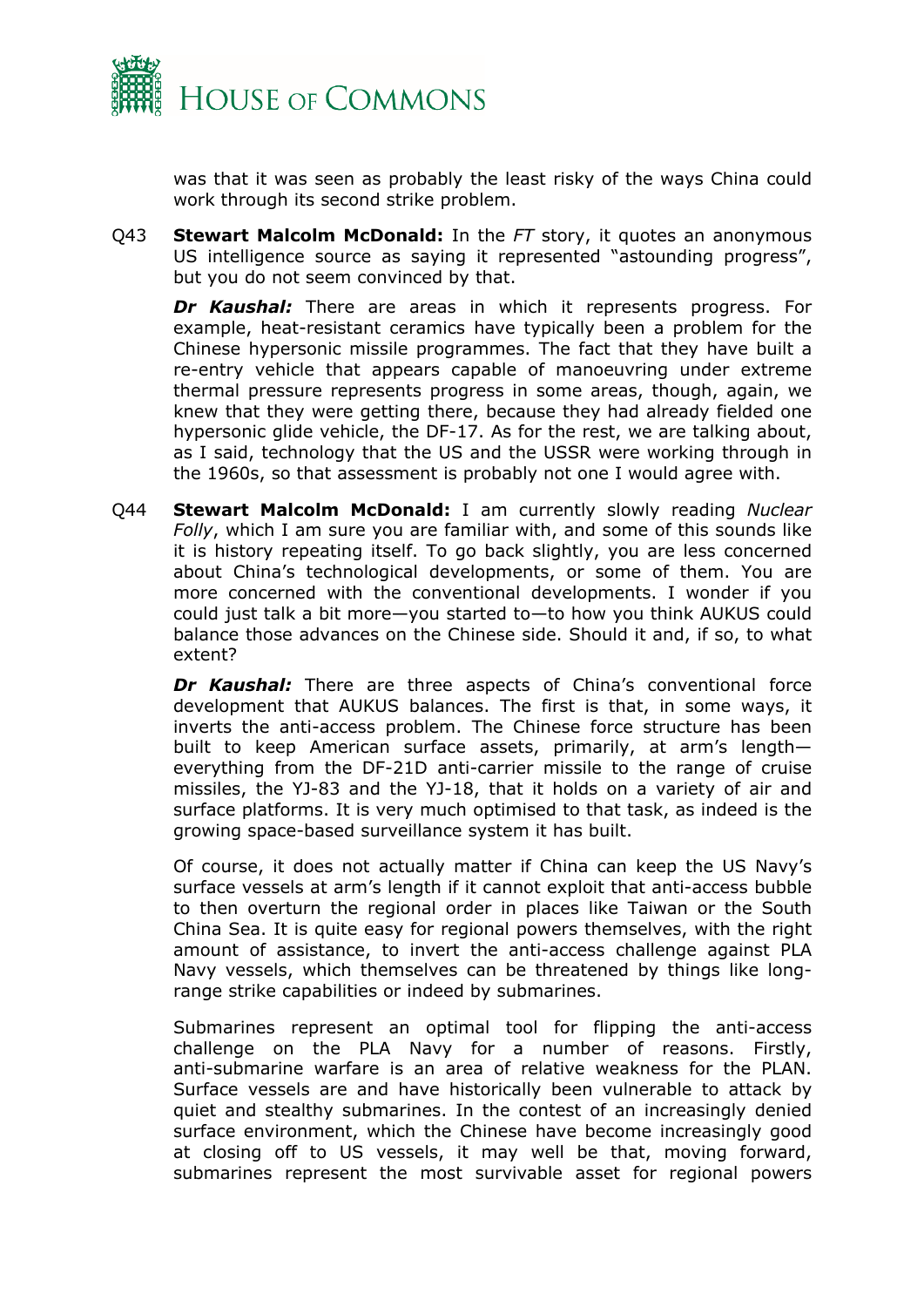

developing their own diesel electric fleets, and extra-regional powers projecting into the region at distance with nuclear assets.

The second point I would make about AUKUS, which I touched on earlier, is the fact that it diversifies and disperses critical infrastructure. Even if it takes decades for Australia to field a nuclear submarine, if the shore infrastructure and frameworks to maintain and support them are built in advance and are accessible and interoperable with American submarines, that makes American submarines a lot more survivable and usable in the Indo-Pacific. It means that they are not dependent on a single facility, namely Guam, which will become increasingly vulnerable, and therefore not obligated to keep rotating back to the continental US or to Diego Garcia to operate in the region.

Beyond that, there is a potential capability gap looming in the mid-2020s for the US Navy and going from the 2020s to the 2040s, as its older Los Angeles class submarines retire and the newer Virginia class submarines are introduced at a relatively slow pace. A capability gap between available assets and means of, say, 10 to 12 submarines could very well be filled by an Australian submarine force along those contours. That may not be unilaterally deployable, but could be a very useful alliance asset. That is the submarine side of AUKUS.

Beyond that, co-operation in areas like air and missile defence, against hypersonic threats, given how missile dependent China's force modernisation and force structure has been, could also help all three nations balance against Chinese power and influence in the region.

Finally, from a UK perspective, given that is a framework rather than an alliance, it gives the UK an option to constrain Chinese options in the region by working by, with and through partners, rather than adopting a course of direct confrontation. That is very much consistent with the way the integrated review framed China as a systemic competitor, rather than a threat, the language used for Russia. That sort of mix of competition and rivalry is well ensconced in a policy that involves balancing China through the enablement of partners and allies, rather than the direct deployment of hard power.

Q45 **Stewart Malcolm McDonald:** Dr Holland, do you have anything to add to any of that?

*Dr Holland:* No, they were full answers, thank you.

Q46 **Chair:** Dr Kaushal, you have covered pretty much everything that we were hoping to come to on that, so I am extremely grateful. The last question I had on the AUKUS agreement is to do with the mid-powers, if you wish—those countries that are still in play. Perhaps, Dr Holland, you might like to touch upon how you see this influencing countries like Malaysia, the Philippines and Indonesia, and, although not in play, to a different extent, countries like Japan and South Korea.